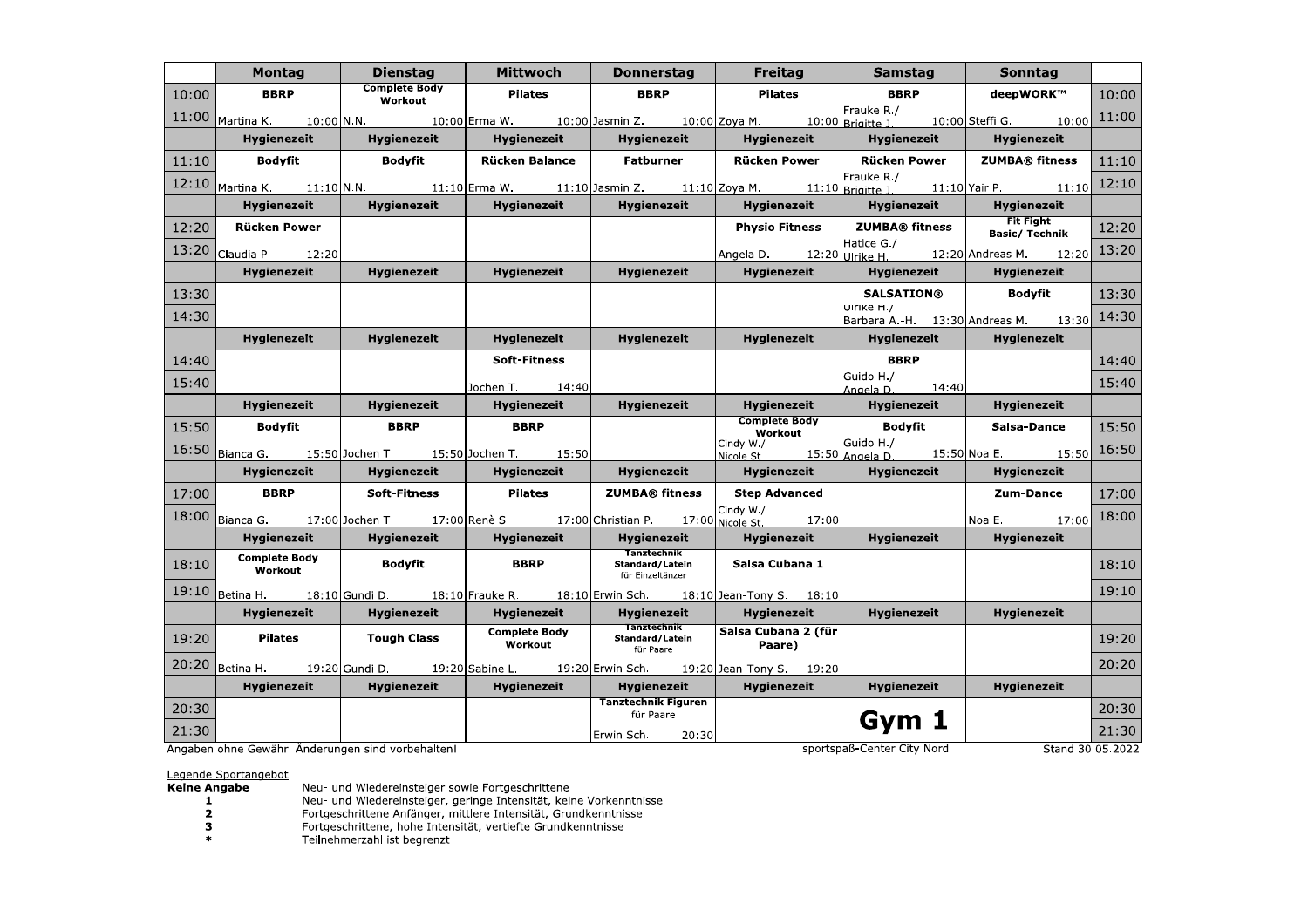|       | Montag                                                                                                   | <b>Dienstag</b>       | <b>Mittwoch</b>                                    | <b>Donnerstag</b>          | <b>Freitag</b>     | Samstag                                     | Sonntag                                                                                                                             |       |
|-------|----------------------------------------------------------------------------------------------------------|-----------------------|----------------------------------------------------|----------------------------|--------------------|---------------------------------------------|-------------------------------------------------------------------------------------------------------------------------------------|-------|
| 10:30 | <b>Babys in Bewegung</b><br>3-8 Monate                                                                   | Pilates               | <b>Complete Body</b><br>Workout                    | <b>Beste Age Fitness</b>   |                    | <b>Complete Body</b><br>Workout             | <b>BBRP</b>                                                                                                                         | 10:30 |
| 11:30 | Eggert S. 10:30 Valeriya K. 10:30 N.N. 10:30 Erma W. 10:30                                               |                       |                                                    |                            |                    | Steffi St./                                 | Svenia $0.$ 10:30 Angela D. 10:30 11:30                                                                                             |       |
|       | <b>Hygienezeit</b>                                                                                       | Hygienezeit           | <b>Hygienezeit</b>                                 | Hygienezeit                | <b>Hygienezeit</b> | <b>Hygienezeit</b>                          | <b>Hygienezeit</b>                                                                                                                  |       |
| 11:40 | <b>Babys in Bewegung</b><br>3 Monate -1,5 Jahre                                                          | <b>Rücken Power</b>   | <b>BBRP</b>                                        | <b>Stretch &amp; Relax</b> |                    |                                             | Fatburner   Rücken Power                                                                                                            | 11:40 |
|       | 12:40 Eggert S. 11:40 Valeriya K. 11:40 N.N. 11:40 Erma W. 11:40                                         |                       |                                                    |                            |                    | Steffi St./                                 | Svenia 0. 11:40 Angela D. 11:40 12:40                                                                                               |       |
|       | <b>Hygienezeit</b>                                                                                       | <b>Hygienezeit</b>    | Hygienezeit                                        | Hygienezeit                | <b>Hygienezeit</b> | <b>Hygienezeit</b>                          | <b>Hygienezeit</b>                                                                                                                  |       |
| 12:50 |                                                                                                          |                       |                                                    |                            |                    |                                             |                                                                                                                                     | 12:50 |
| 13:50 |                                                                                                          |                       |                                                    |                            |                    |                                             |                                                                                                                                     | 13:50 |
|       | <b>Hygienezeit</b>                                                                                       | <b>Hygienezeit</b>    | <b>Hygienezeit</b>                                 | <b>Hygienezeit</b>         | <b>Hygienezeit</b> | <b>Hygienezeit</b>                          | <b>Hygienezeit</b>                                                                                                                  |       |
| 14:00 | <b>Complete Body</b><br>Workout                                                                          |                       |                                                    |                            |                    |                                             |                                                                                                                                     | 14:00 |
|       | 15:00 Susi W. 14:00                                                                                      |                       |                                                    |                            |                    |                                             |                                                                                                                                     | 15:00 |
|       | <b>Hygienezeit</b>                                                                                       | <b>Hygienezeit</b>    | <b>Hygienezeit</b>                                 | <b>Hygienezeit</b>         | <b>Hygienezeit</b> | <b>Hygienezeit</b>                          | <b>Hygienezeit</b>                                                                                                                  |       |
|       | $15:10$ ZUMBA® Gold                                                                                      |                       |                                                    |                            |                    |                                             |                                                                                                                                     | 15:10 |
|       | 16:10 Susi W. 15:10                                                                                      |                       |                                                    |                            |                    |                                             |                                                                                                                                     | 16:10 |
|       | <b>Hygienezeit</b>                                                                                       | Hygienezeit           | Hygienezeit                                        | <b>Hygienezeit</b>         | Hygienezeit        | <b>Hygienezeit</b>                          | Hygienezeit                                                                                                                         |       |
|       | 16:20 ZUMBA® Fitness                                                                                     | Bodyfit               | <b>Abenteuer Bewegung</b><br>bis 12 Jahre          | Pilates                    | Salsa Dance        | Tango Argentino 1                           |                                                                                                                                     | 16:20 |
|       | 17:20 Susi W. 16:20 Cindy W. 16:20 Andrea B.-S. 16:20 Betina H. 16:20 Christian P. 16:20 Thomas K. 16:20 |                       |                                                    |                            |                    | Kaija K./                                   |                                                                                                                                     | 17:20 |
|       | Hygienezeit                                                                                              | <b>Hygienezeit</b>    | Hygienezeit                                        | <b>Hygienezeit</b>         | Hygienezeit        | Hygienezeit                                 | Hygienezeit                                                                                                                         |       |
| 17:30 | <b>BBRP</b>                                                                                              | Step Simple           | Selbstverteidigung<br>für Erwachsene               | <b>CBW</b>                 | ZUMBA® fitness     | Tango Argentino 2<br>Kaija K./<br>Kaija K./ | <b>BBRP</b>                                                                                                                         | 17:30 |
|       |                                                                                                          |                       |                                                    |                            |                    |                                             | 18:30 Nuriye D. 17:30 Cindy W. 17:30 Andrea B.-S. 17:30 Betina H. 17:30 Christian P. 17:30 Thomas K. 17:30 Henriette T. 17:30 18:30 |       |
|       | Hygienezeit                                                                                              | <b>Hygienezeit</b>    |                                                    | Hygienezeit   Hygienezeit  | <b>Hygienezeit</b> | <b>Hygienezeit</b>                          | Hygienezeit                                                                                                                         |       |
| 18:40 | <b>Fit Fight</b><br>Basic/ Technik                                                                       | <b>Step Fatburner</b> | <b>Fit Fight</b><br>Basic/Technik                  | Salsa 2<br>für Paare       | <b>Tough Class</b> | Tango Argentino 3 Step Fatburner            |                                                                                                                                     | 18:40 |
|       |                                                                                                          |                       |                                                    | Keti N.                    |                    | Kaija K./ <sup>für Paare</sup>              | 19:40 Nuriye D. 18:40 Beathe B.-E. 18:40 Justyna K. 18:40 Gonal V. 18:40 Olaf B. 18:40 Thomas K. 18:40 Henriette T. 18:40 19:40     |       |
|       | Hygienezeit                                                                                              | Hygienezeit           | Hygienezeit                                        | Hygienezeit                | Hygienezeit        | <b>Hygienezeit</b>                          | Hygienezeit                                                                                                                         |       |
| 19:50 |                                                                                                          |                       | BBRP   Tough Class                                 | saisa 3                    |                    |                                             |                                                                                                                                     | 19:50 |
| 20:50 |                                                                                                          |                       | Beathe B.-E.  19:50 Sami A.  19:50 Gonal V.  19:50 | Keti N. für Paare          |                    |                                             |                                                                                                                                     | 20:50 |
|       | <b>Hygienezeit</b>                                                                                       | <b>Hygienezeit</b>    | <b>Hygienezeit</b>                                 | Hygienezeit                | <b>Hygienezeit</b> | <b>Hygienezeit</b>                          | <b>Hygienezeit</b>                                                                                                                  |       |
| 21:00 |                                                                                                          |                       |                                                    |                            |                    |                                             |                                                                                                                                     | 21:00 |
| 22:00 |                                                                                                          |                       |                                                    |                            |                    | Gym 2                                       |                                                                                                                                     | 22:00 |

Angaben ohne Gewähr. Änderungen sind vorbehalten!

sportspaß-Center City Nord

Stand 30.05.2022

Legende Sportangebot<br>Keine Angabe

- 
- Neu- und Wiedereinsteiger sowie Fortgeschrittene<br>Neu- und Wiedereinsteiger, geringe Intensität, keine Vorkenntnisse<br>Fortgeschrittene Anfänger, mittlere Intensität, Grundkenntnisse<br>Fortgeschrittene, hohe Intensität, vertief  $\mathbf 1$
- $\overline{\mathbf{2}}$
- $\overline{\mathbf{3}}$
- $\pmb{\ast}$